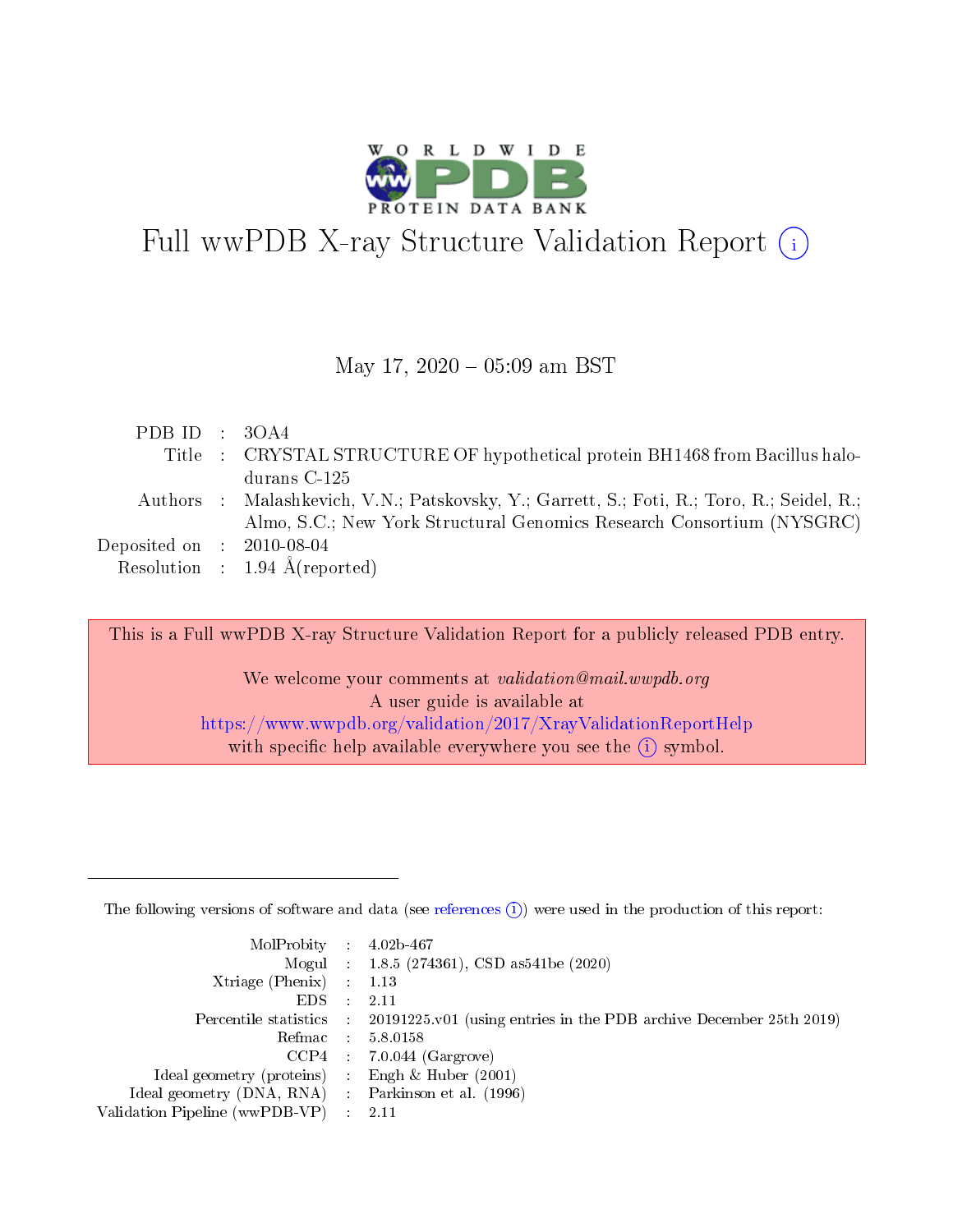# 1 [O](https://www.wwpdb.org/validation/2017/XrayValidationReportHelp#overall_quality)verall quality at a glance  $(i)$

The following experimental techniques were used to determine the structure: X-RAY DIFFRACTION

The reported resolution of this entry is 1.94 Å.

Percentile scores (ranging between 0-100) for global validation metrics of the entry are shown in the following graphic. The table shows the number of entries on which the scores are based.



| Metric                | Whole archive        | <b>Similar resolution</b>                                              |
|-----------------------|----------------------|------------------------------------------------------------------------|
|                       | $(\#\text{Entries})$ | $(\#\text{Entries},\,\text{resolution}\,\,\text{range}(\textup{\AA}))$ |
| $R_{free}$            | 130704               | $4310(1.96-1.92)$                                                      |
| Clashscore            | 141614               | $1023(1.94-1.94)$                                                      |
| Ramachandran outliers | 138981               | $1007(1.94-1.94)$                                                      |
| Sidechain outliers    | 138945               | $1007(1.94-1.94)$                                                      |
| RSRZ outliers         | 127900               | $4250(1.96-1.92)$                                                      |

The table below summarises the geometric issues observed across the polymeric chains and their fit to the electron density. The red, orange, yellow and green segments on the lower bar indicate the fraction of residues that contain outliers for  $>=3, 2, 1$  and 0 types of geometric quality criteria respectively. A grey segment represents the fraction of residues that are not modelled. The numeric value for each fraction is indicated below the corresponding segment, with a dot representing fractions  $\epsilon=5\%$  The upper red bar (where present) indicates the fraction of residues that have poor fit to the electron density. The numeric value is given above the bar.

|           | $\alpha$ hain | Length | Quality of chain |    |     |     |
|-----------|---------------|--------|------------------|----|-----|-----|
| <u>д.</u> | . .           | 161    | 9%<br>75%        | 8% | . . | 14% |

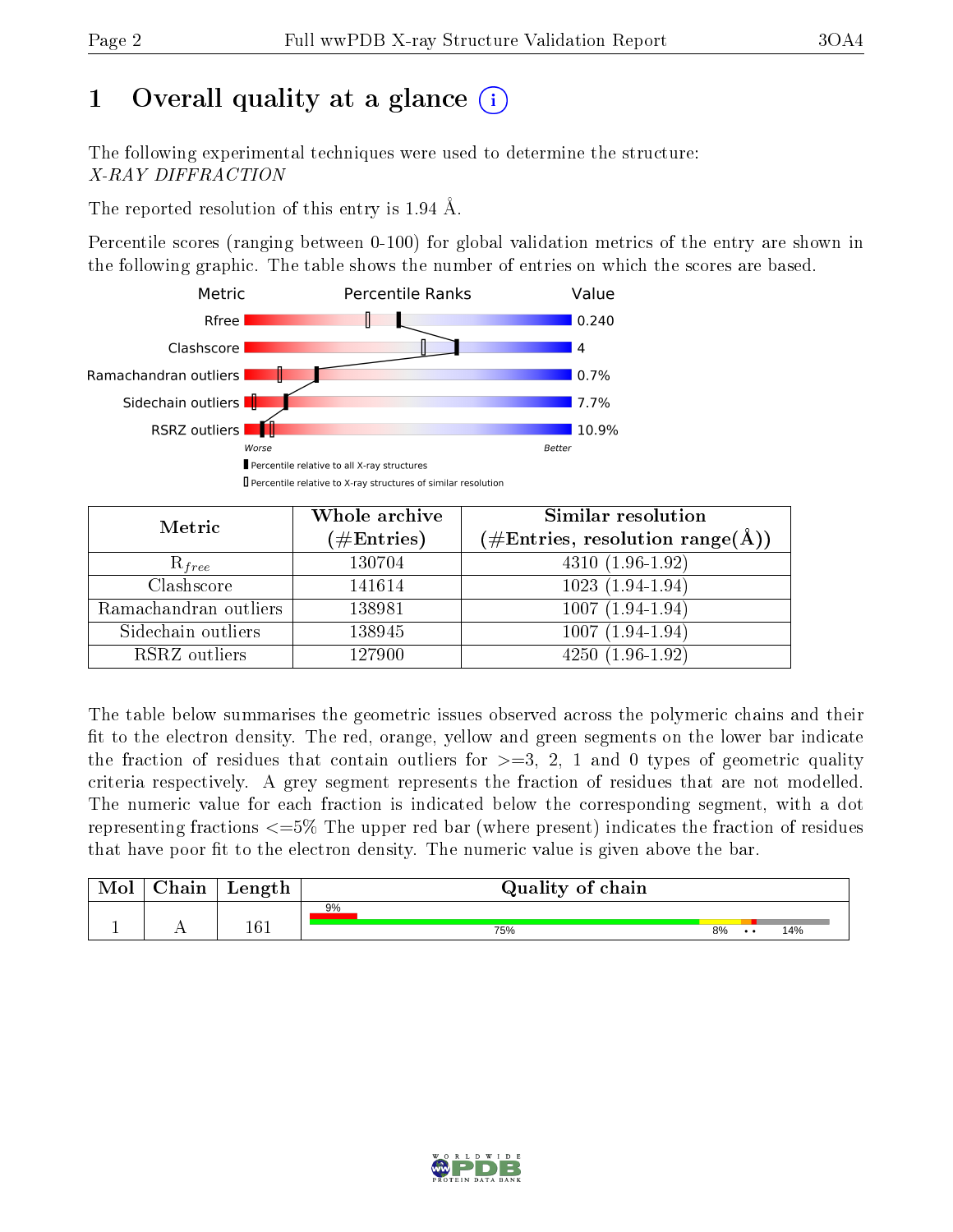# 2 Entry composition (i)

There are 5 unique types of molecules in this entry. The entry contains 1147 atoms, of which 0 are hydrogens and 0 are deuteriums.

In the tables below, the ZeroOcc column contains the number of atoms modelled with zero occupancy, the AltConf column contains the number of residues with at least one atom in alternate conformation and the Trace column contains the number of residues modelled with at most 2 atoms.

• Molecule 1 is a protein called glyoxalase.

| Mol | Chain   Residues | Atoms             |     |     | $ZeroOcc \mid AltConf \mid Trace \mid$ |  |  |  |
|-----|------------------|-------------------|-----|-----|----------------------------------------|--|--|--|
|     | 138              | Total<br>$1079\,$ | 688 | 184 | 204                                    |  |  |  |

| Chain              | Residue      | Modelled   | Actual         | Comment        | Reference                         |
|--------------------|--------------|------------|----------------|----------------|-----------------------------------|
| А                  | $\mathbf{1}$ | <b>VAL</b> |                | expression tag | <b>UNP</b><br>Q9KCV1              |
| А                  | 140          | <b>ALA</b> |                | expression tag | Q9KCV1<br><b>UNP</b>              |
| $\boldsymbol{A}$   | 141          | GLU        |                | expression tag | Q9KCV1<br><b>UNP</b>              |
| A                  | 142          | <b>ASN</b> | ÷              | expression tag | <b>UNP</b><br>Q9KCV1              |
| $\overline{\rm A}$ | 143          | <b>LEU</b> | $\frac{1}{2}$  | expression tag | $Q9K\overline{CVI}$<br><b>UNP</b> |
| $\boldsymbol{A}$   | 144          | <b>TYR</b> | $\blacksquare$ | expression tag | <b>UNP</b><br>Q9KCV1              |
| $\boldsymbol{A}$   | 145          | PHE        |                | expression tag | <b>UNP</b><br>Q9KCV1              |
| $\overline{A}$     | 146          | <b>GLN</b> | $\blacksquare$ | expression tag | <b>UNP</b><br>Q9KCV1              |
| А                  | 147          | <b>SER</b> | ÷,             | expression tag | Q9KCV1<br><b>UNP</b>              |
| $\boldsymbol{A}$   | 148          | <b>HIS</b> | ÷,             | expression tag | <b>UNP</b><br>$Q9K\overline{CVI}$ |
| А                  | 149          | HIS        |                | expression tag | Q9KCV1<br><b>UNP</b>              |
| $\bf{A}$           | 150          | <b>HIS</b> |                | expression tag | <b>UNP</b><br>Q9KCV1              |
| $\bf{A}$           | 151          | <b>HIS</b> |                | expression tag | <b>UNP</b><br>Q9KCV1              |
| $\boldsymbol{A}$   | 152          | <b>HIS</b> | $\blacksquare$ | expression tag | Q9KCV1<br><b>UNP</b>              |
| $\overline{\rm A}$ | 153          | <b>HIS</b> | $\blacksquare$ | expression tag | <b>UNP</b><br>Q9KCV1              |
| $\boldsymbol{A}$   | 154          | TRP        | $\frac{1}{2}$  | expression tag | <b>UNP</b><br>Q9KCV1              |
| $\overline{\rm A}$ | 155          | SER        | ÷              | expression tag | <b>UNP</b><br>Q9KCV1              |
| A                  | 156          | HIS        | ÷.             | expression tag | Q9KCV1<br><b>UNP</b>              |
| $\boldsymbol{A}$   | 157          | PRO        | ÷              | expression tag | <b>UNP</b><br>Q9KCV1              |
| А                  | 158          | <b>GLN</b> |                | expression tag | <b>UNP</b><br>Q9KCV1              |
| $\bf{A}$           | 159          | PHE        |                | expression tag | <b>UNP</b><br>Q9KCV1              |
| $\boldsymbol{A}$   | 160          | <b>GLU</b> | $\blacksquare$ | expression tag | <b>UNP</b><br>Q9KCV1              |
| $\boldsymbol{A}$   | 161          | <b>LYS</b> | ÷              | expression tag | UNP<br>Q9KCV1                     |

There are 23 discrepancies between the modelled and reference sequences:

• Molecule 2 is ZINC ION (three-letter code: ZN) (formula: Zn).

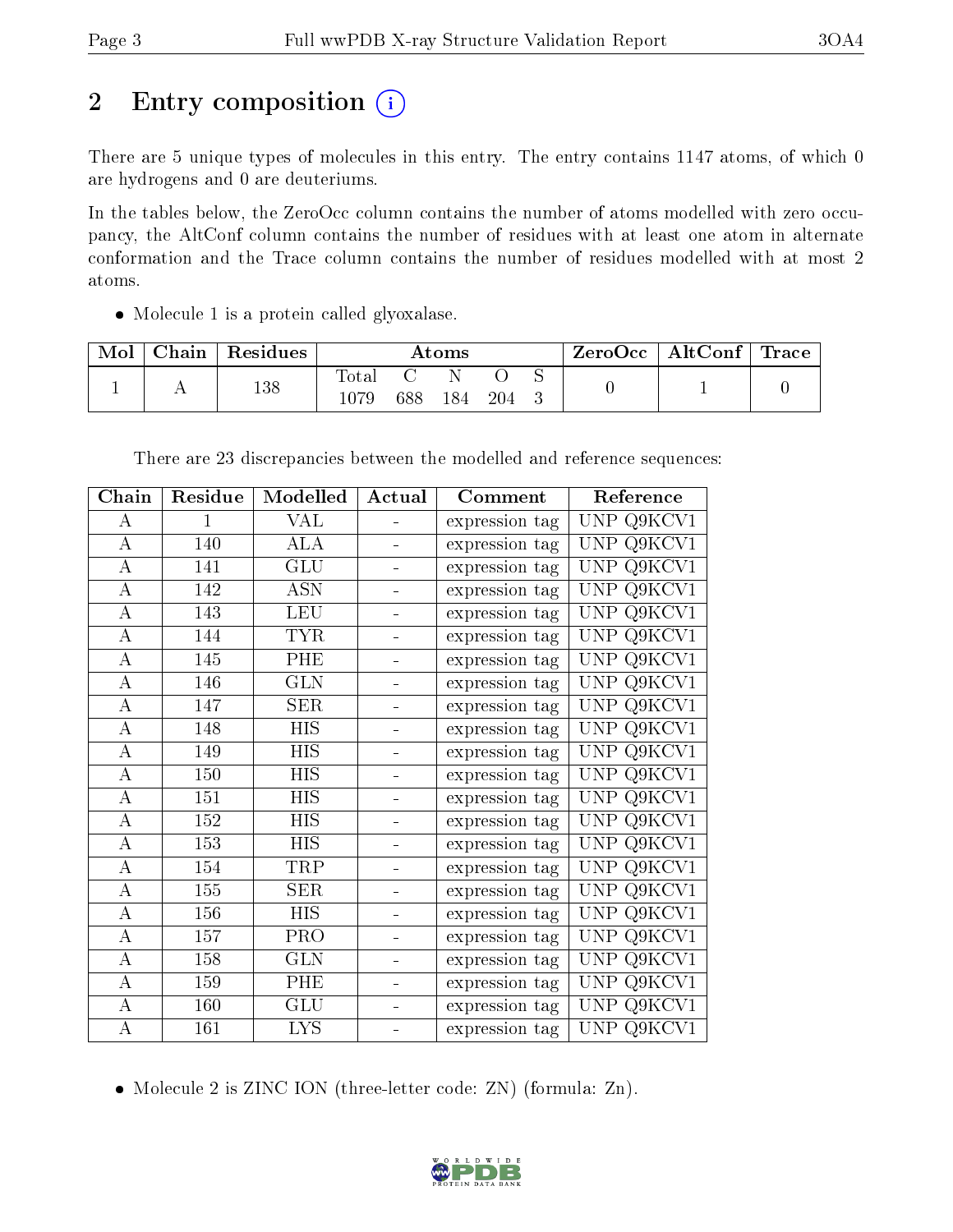|  | Mol   Chain   Residues | Atoms | $\mid$ ZeroOcc $\mid$ AltConf $\mid$ |  |
|--|------------------------|-------|--------------------------------------|--|
|  |                        | Fotal |                                      |  |

 $\bullet$  Molecule 3 is SULFATE ION (three-letter code: SO4) (formula:  $\mathrm{O}_4\mathrm{S}$ ).



| $\bf{Mol}$ $\parallel$ | Chain Residues | Atoms  | $ZeroOcc$   AltConf |  |
|------------------------|----------------|--------|---------------------|--|
|                        |                | -lotal |                     |  |

 $\bullet$  Molecule 4 is GLYCEROL (three-letter code: GOL) (formula:  $\rm{C_3H_8O_3}).$ 



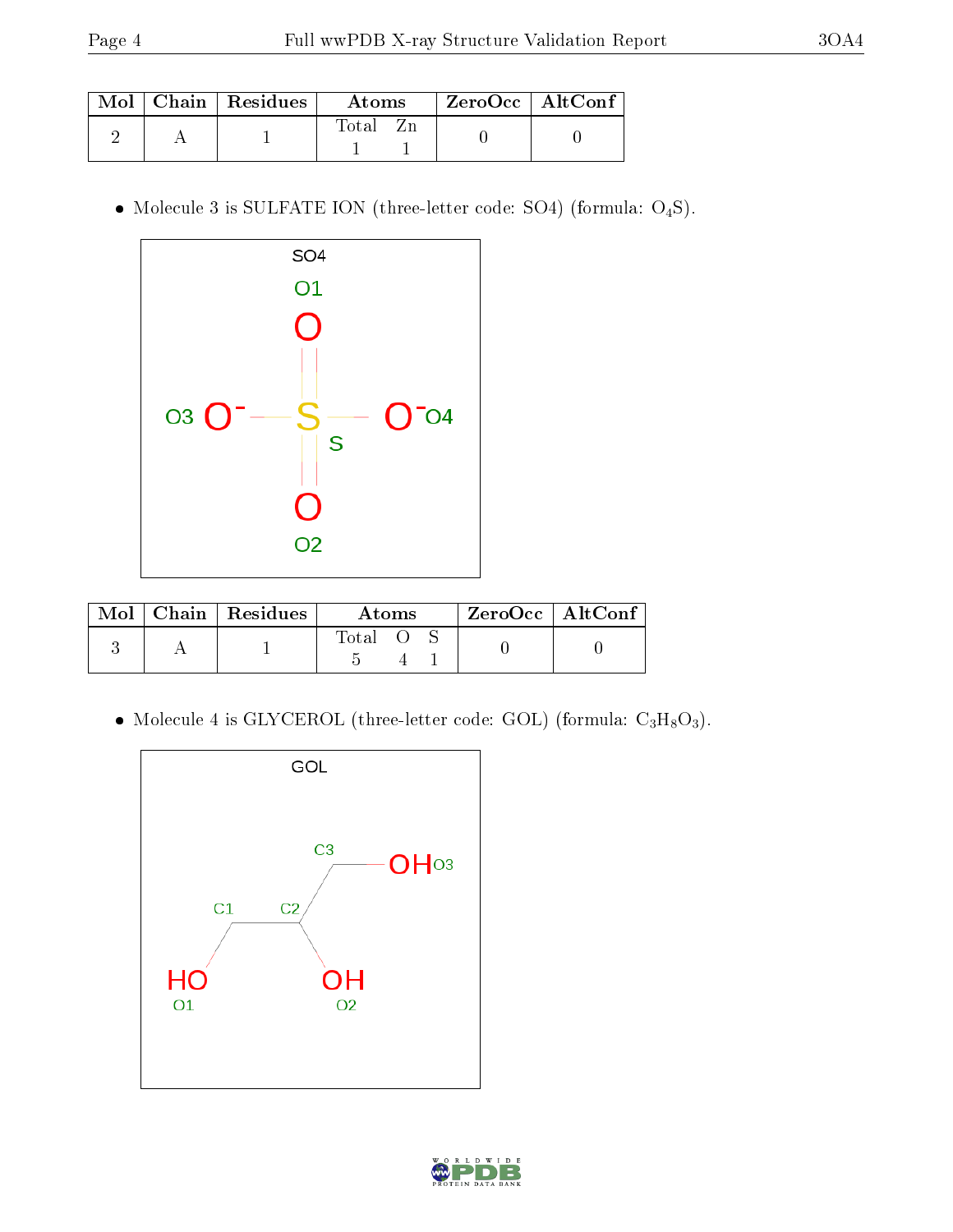|  | $\text{Mol}$   Chain   Residues | Atoms   |  |  | $ZeroOcc \mid AltConf \mid$ |
|--|---------------------------------|---------|--|--|-----------------------------|
|  |                                 | Total C |  |  |                             |

 $\bullet\,$  Molecule 5 is water.

|  | $Mol$   Chain   Residues | <b>Atoms</b> | $ZeroOcc \   \ AltConf \$ |  |
|--|--------------------------|--------------|---------------------------|--|
|  | $56\,$                   | Total        |                           |  |

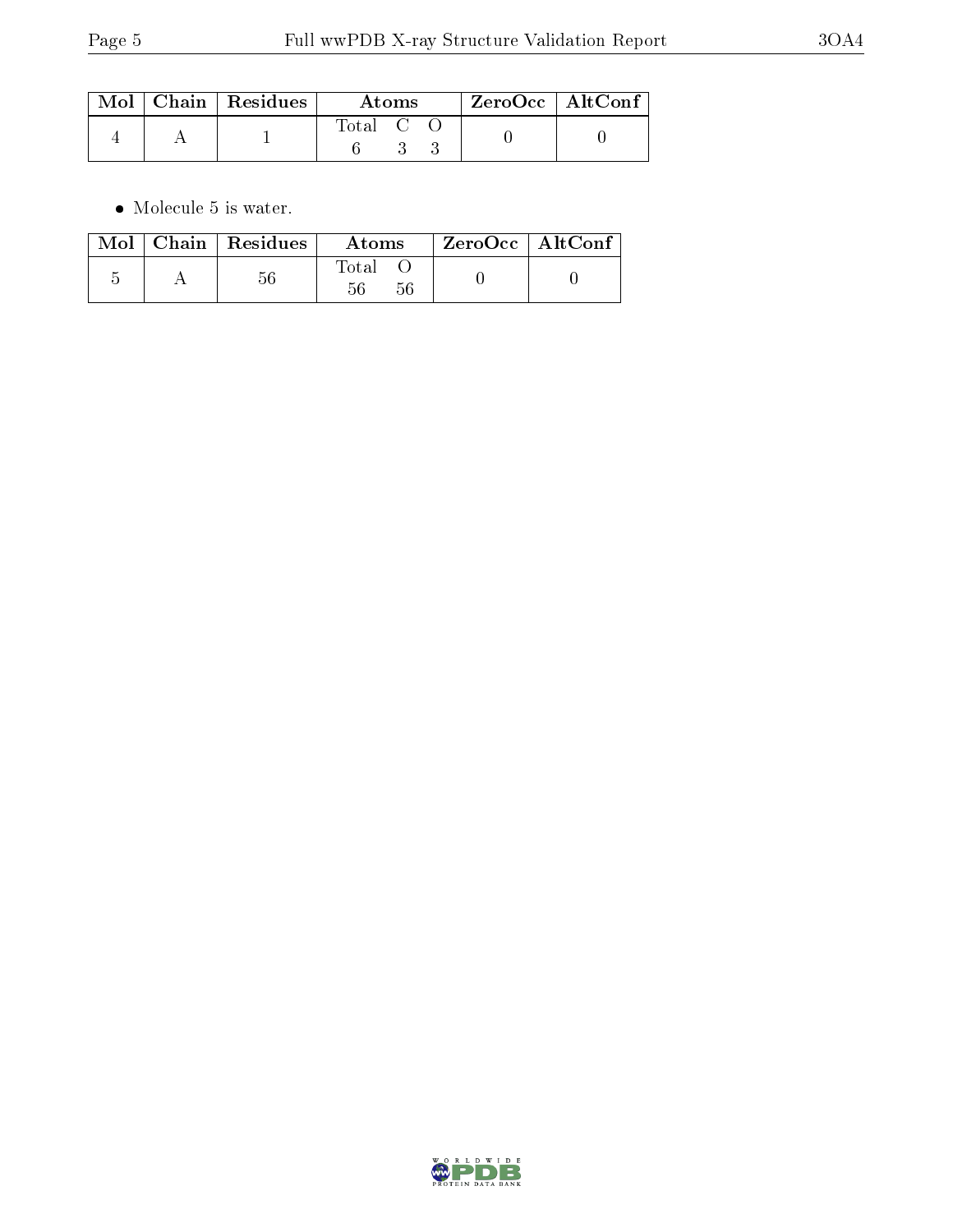## 3 Residue-property plots  $(i)$

These plots are drawn for all protein, RNA and DNA chains in the entry. The first graphic for a chain summarises the proportions of the various outlier classes displayed in the second graphic. The second graphic shows the sequence view annotated by issues in geometry and electron density. Residues are color-coded according to the number of geometric quality criteria for which they contain at least one outlier: green  $= 0$ , yellow  $= 1$ , orange  $= 2$  and red  $= 3$  or more. A red dot above a residue indicates a poor fit to the electron density (RSRZ  $> 2$ ). Stretches of 2 or more consecutive residues without any outlier are shown as a green connector. Residues present in the sample, but not in the model, are shown in grey.



• Molecule 1: glyoxalase

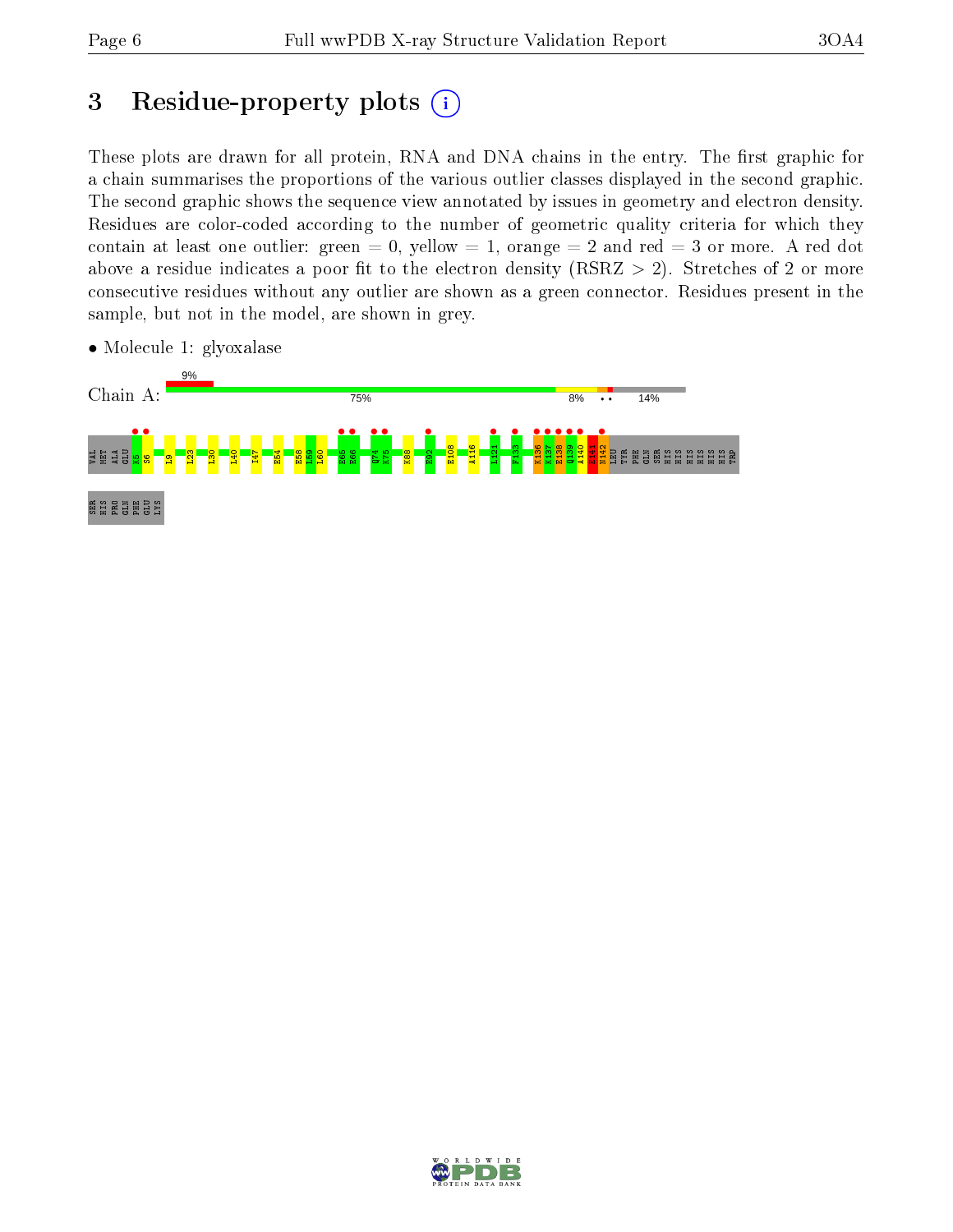## 4 Data and refinement statistics  $(i)$

| Property                                                                | Value                                                       | Source     |
|-------------------------------------------------------------------------|-------------------------------------------------------------|------------|
| Space group                                                             | P 43 21 2                                                   | Depositor  |
| Cell constants                                                          | $63.26\text{\AA}$<br>$63.26\text{\AA}$<br>$90.86\text{\AA}$ | Depositor  |
| a, b, c, $\alpha$ , $\beta$ , $\gamma$                                  | $90.00^\circ$<br>$90.00^\circ$<br>$90.00^{\circ}$           |            |
| Resolution $(A)$                                                        | 19.54<br>$-1.94$                                            | Depositor  |
|                                                                         | 19.54<br>$-1.94$                                            | <b>EDS</b> |
| % Data completeness                                                     | 99.3 (19.54-1.94)                                           | Depositor  |
| (in resolution range)                                                   | 99.3 (19.54-1.94)                                           | <b>EDS</b> |
| $R_{merge}$                                                             | 0.09                                                        | Depositor  |
| $\mathrm{R}_{sym}$                                                      | (Not available)                                             | Depositor  |
| $\langle I/\sigma(I) \rangle^{-1}$                                      | $2.33$ (at 1.94Å)                                           | Xtriage    |
| Refinement program                                                      | <b>REFMAC</b>                                               | Depositor  |
| $R, R_{free}$                                                           | $0.196$ , $0.234$                                           | Depositor  |
|                                                                         | 0.198,<br>0.240                                             | DCC        |
| $\mathcal{R}_{free}$ test set                                           | $\overline{703}$ reflections $(4.98\%)$                     | wwPDB-VP   |
| Wilson B-factor $(A^2)$                                                 | 40.7                                                        | Xtriage    |
| Anisotropy                                                              | 0.009                                                       | Xtriage    |
| Bulk solvent $k_{sol}(\mathrm{e}/\mathrm{A}^3),\,B_{sol}(\mathrm{A}^2)$ | 0.37, 45.1                                                  | <b>EDS</b> |
| L-test for twinning <sup>2</sup>                                        | $< L >$ = 0.49, $< L2$ = 0.33                               | Xtriage    |
| Estimated twinning fraction                                             | No twinning to report.                                      | Xtriage    |
| $F_o, F_c$ correlation                                                  | 0.96                                                        | <b>EDS</b> |
| Total number of atoms                                                   | 1147                                                        | wwPDB-VP   |
| Average B, all atoms $(A^2)$                                            | 46.0                                                        | wwPDB-VP   |

Xtriage's analysis on translational NCS is as follows: The largest off-origin peak in the Patterson function is  $6.59\%$  of the height of the origin peak. No significant pseudotranslation is detected.

<sup>&</sup>lt;sup>2</sup>Theoretical values of  $\langle |L| \rangle$ ,  $\langle L^2 \rangle$  for acentric reflections are 0.5, 0.333 respectively for untwinned datasets, and 0.375, 0.2 for perfectly twinned datasets.



<span id="page-6-1"></span><span id="page-6-0"></span><sup>1</sup> Intensities estimated from amplitudes.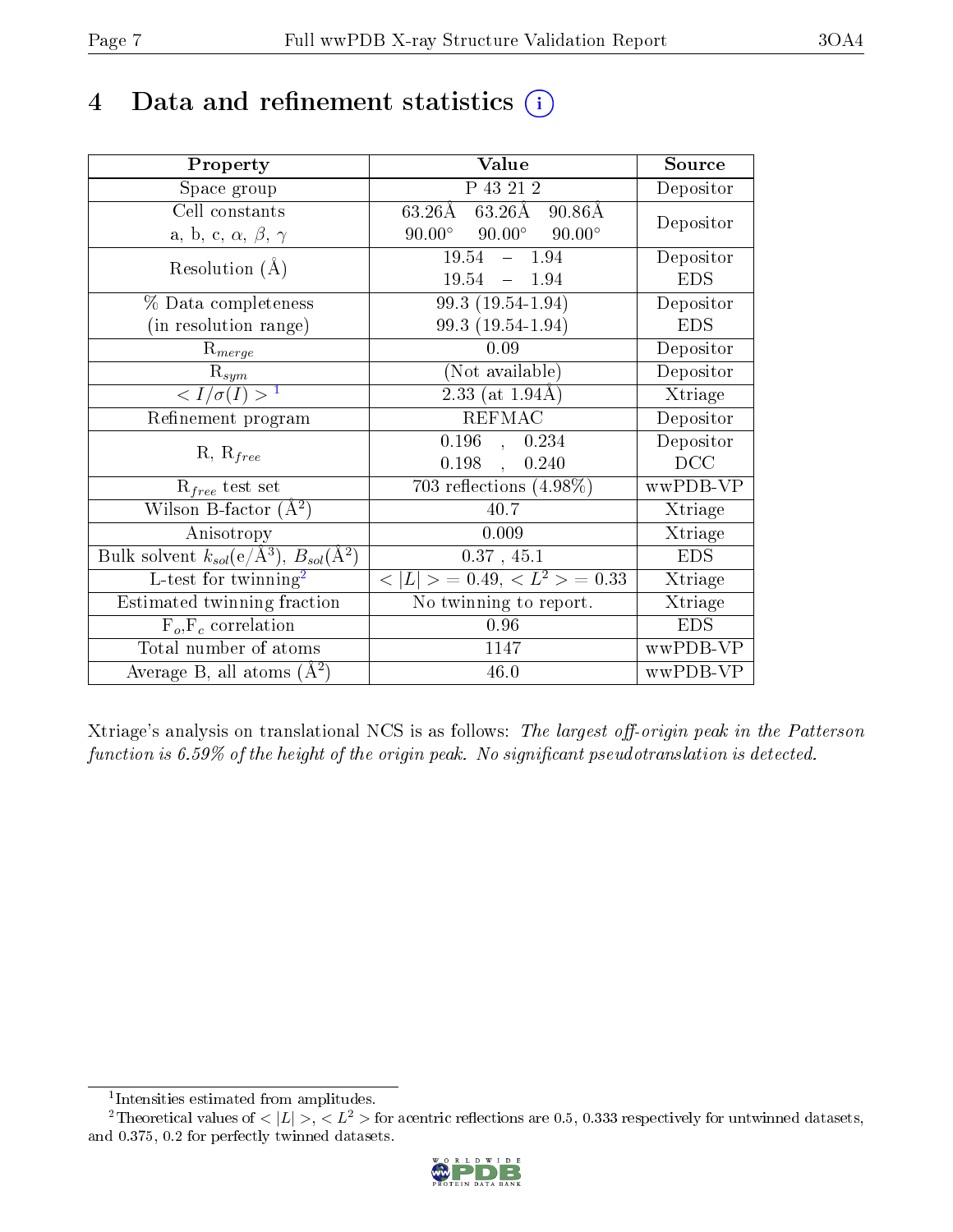# 5 Model quality  $(i)$

## 5.1 Standard geometry  $\overline{()}$

Bond lengths and bond angles in the following residue types are not validated in this section: GOL, ZN, SO4

The Z score for a bond length (or angle) is the number of standard deviations the observed value is removed from the expected value. A bond length (or angle) with  $|Z| > 5$  is considered an outlier worth inspection. RMSZ is the root-mean-square of all Z scores of the bond lengths (or angles).

| $Mol$   Chain |      | Bond lengths                            | Bond angles |                    |  |
|---------------|------|-----------------------------------------|-------------|--------------------|--|
|               |      | RMSZ $\mid \#  Z  > 5 \mid$ RMSZ $\mid$ |             | $\# Z  > 5$        |  |
|               | 0.58 | 0/1099                                  | 0.66        | $1/1476$ $(0.1\%)$ |  |

There are no bond length outliers.

All (1) bond angle outliers are listed below:

| ' Mol   Chain | $\vert$ Res   Type | Atoms                          | Observed( $^{\circ}$ )   Ideal( $^{\circ}$ ) |  |
|---------------|--------------------|--------------------------------|----------------------------------------------|--|
|               | L HIL              | $\vert$ CA-CB-CG $\vert$ -5.39 | $102.9^{\circ}$                              |  |

There are no chirality outliers.

There are no planarity outliers.

### $5.2$  Too-close contacts  $(i)$

In the following table, the Non-H and H(model) columns list the number of non-hydrogen atoms and hydrogen atoms in the chain respectively. The H(added) column lists the number of hydrogen atoms added and optimized by MolProbity. The Clashes column lists the number of clashes within the asymmetric unit, whereas Symm-Clashes lists symmetry related clashes.

|  |      |      | Mol   Chain   Non-H   H(model)   H(added)   Clashes   Symm-Clashes |
|--|------|------|--------------------------------------------------------------------|
|  | 1079 | 1119 |                                                                    |
|  |      |      |                                                                    |
|  |      |      |                                                                    |
|  |      |      |                                                                    |
|  | 56   |      |                                                                    |
|  | 1147 | 190  |                                                                    |

The all-atom clashscore is defined as the number of clashes found per 1000 atoms (including hydrogen atoms). The all-atom clashscore for this structure is 4.

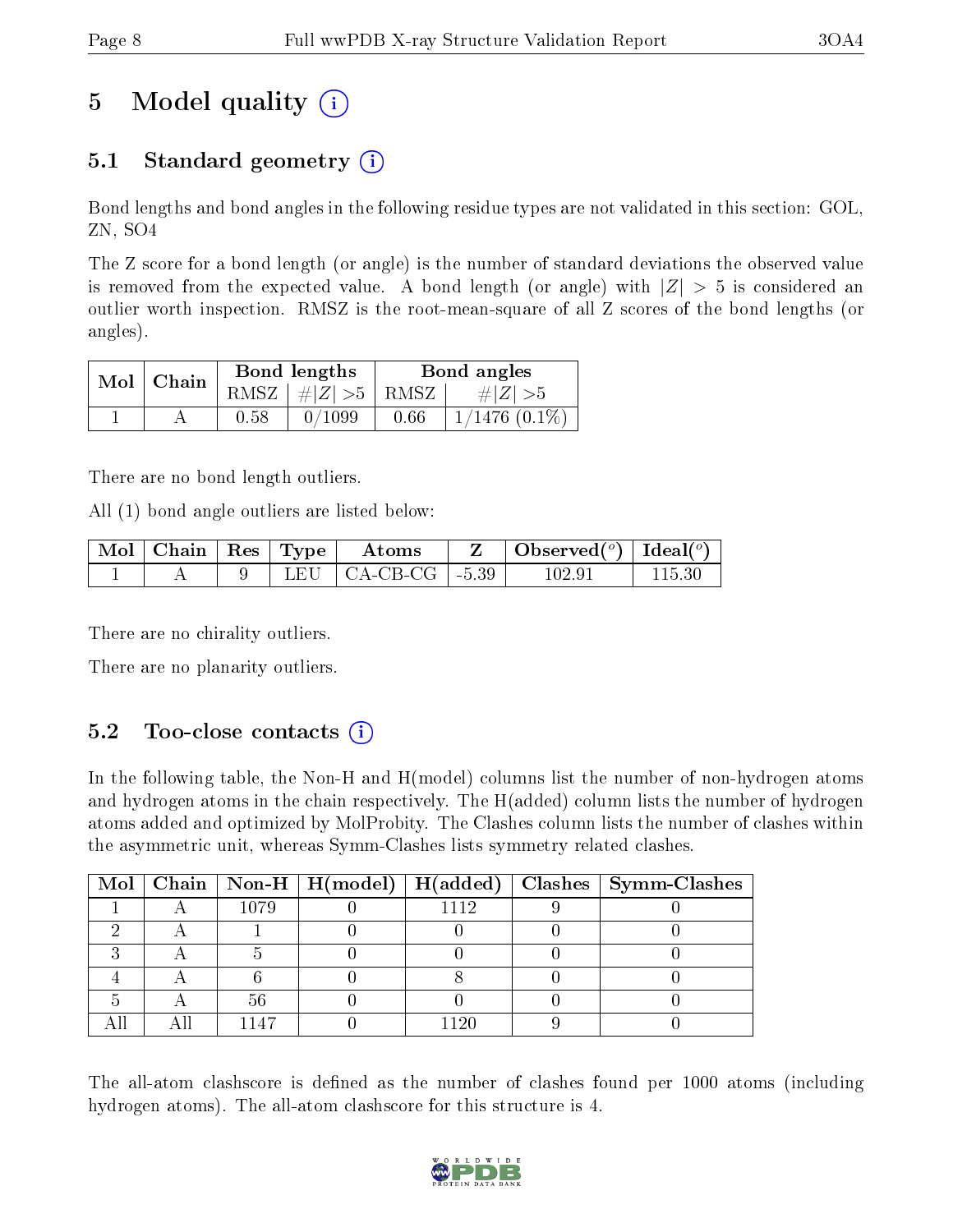| Atom-1             | Atom-2              | Interatomic<br>distance $(\AA)$ | Clash<br>overlap $(A)$ |
|--------------------|---------------------|---------------------------------|------------------------|
| 1: A:140:ALA:O     | 1:A:141:GLU:HB3     | 1.81                            | 0.80                   |
| 1:A:116:ALA:HB2    | 1: A: 136: LYS: HD3 | 1.72                            | 0.70                   |
| 1: A:141: GLU:O    | 1:A:142:ASN:HB2     | 2.13                            | 0.48                   |
| 1:A:138:GLU:CD     | 1: A: 138: GLU: H   | 2.16                            | 0.48                   |
| 1: A:141: GLU:O    | 1:A:142:ASN:CB      | 2.62                            | 0.47                   |
| 1: A:47: ILE: CG2  | 1:A:58[A]:GLU:HG3   | 2.45                            | 0.47                   |
| 1:A:58[A]:GLU:H G2 | 1:A:60:LEU:HD21     | 1.99                            | 0.44                   |
| 1:A:142:ASN:HD22   | 1:A:142:ASN:C       | 2.21                            | 0.43                   |
| 1: A:6: SER: HB2   | 1: A:88: LYS: HE3   | 2.01                            | 0.43                   |

All (9) close contacts within the same asymmetric unit are listed below, sorted by their clash magnitude.

There are no symmetry-related clashes.

#### 5.3 Torsion angles  $(i)$

#### 5.3.1 Protein backbone  $(i)$

In the following table, the Percentiles column shows the percent Ramachandran outliers of the chain as a percentile score with respect to all X-ray entries followed by that with respect to entries of similar resolution.

The Analysed column shows the number of residues for which the backbone conformation was analysed, and the total number of residues.

| $\mid$ Mol $\mid$ Chain $\mid$ | $\boldsymbol{\mathrm{Analysed}}$                             | Favoured   Allowed   Outliers   Percentiles |  |  |
|--------------------------------|--------------------------------------------------------------|---------------------------------------------|--|--|
|                                | $\mid$ 137/161 (85%)   134 (98%)   2 (2%)   1 (1%)   22   11 |                                             |  |  |

All (1) Ramachandran outliers are listed below:

| Mol | Chain   Res | Type |
|-----|-------------|------|
|     |             |      |

#### 5.3.2 Protein sidechains (i)

In the following table, the Percentiles column shows the percent sidechain outliers of the chain as a percentile score with respect to all X-ray entries followed by that with respect to entries of similar resolution.

The Analysed column shows the number of residues for which the sidechain conformation was analysed, and the total number of residues.

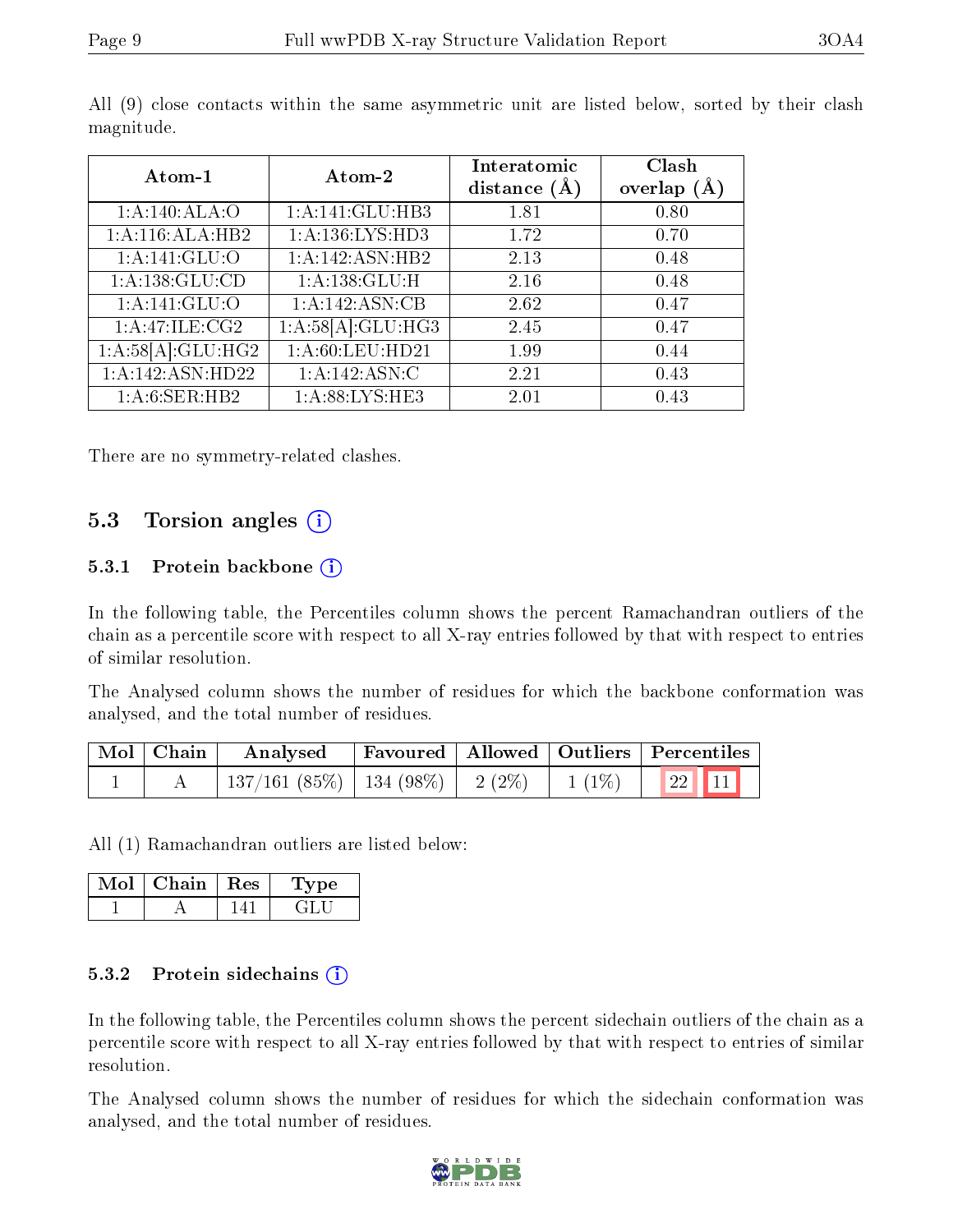| Mol   Chain | Analysed                                | Rotameric   Outliers   Percentiles |                          |  |  |
|-------------|-----------------------------------------|------------------------------------|--------------------------|--|--|
|             | $118/139$ (85\%)   109 (92\%)   9 (8\%) |                                    | $\boxed{13}$ $\boxed{3}$ |  |  |

All (9) residues with a non-rotameric sidechain are listed below:

| Mol | Chain | Res | Type       |
|-----|-------|-----|------------|
| 1   | А     | 23  | LEU        |
| 1   | А     | 30  | LEU        |
| 1   |       | 40  | LEU        |
| 1   | A     | 54  | GLU        |
| 1   | А     | 108 | GLU        |
| 1   | А     | 136 | <b>LYS</b> |
| 1   | A     | 138 | GLU        |
|     |       | 141 | GLU        |
|     |       | 142 | <b>ASN</b> |

Some sidechains can be flipped to improve hydrogen bonding and reduce clashes. All (1) such sidechains are listed below:

| Mol | Chain | $\cdot$ + $\rm Res$ + $\cdot$ | Type |
|-----|-------|-------------------------------|------|
|     |       |                               |      |

#### $5.3.3$  RNA  $(i)$

There are no RNA molecules in this entry.

#### 5.4 Non-standard residues in protein, DNA, RNA chains (i)

There are no non-standard protein/DNA/RNA residues in this entry.

#### 5.5 Carbohydrates  $(i)$

There are no carbohydrates in this entry.

#### 5.6 Ligand geometry  $(i)$

Of 3 ligands modelled in this entry, 1 is monoatomic - leaving 2 for Mogul analysis.

In the following table, the Counts columns list the number of bonds (or angles) for which Mogul statistics could be retrieved, the number of bonds (or angles) that are observed in the model and the number of bonds (or angles) that are defined in the Chemical Component Dictionary. The Link column lists molecule types, if any, to which the group is linked. The Z score for a bond

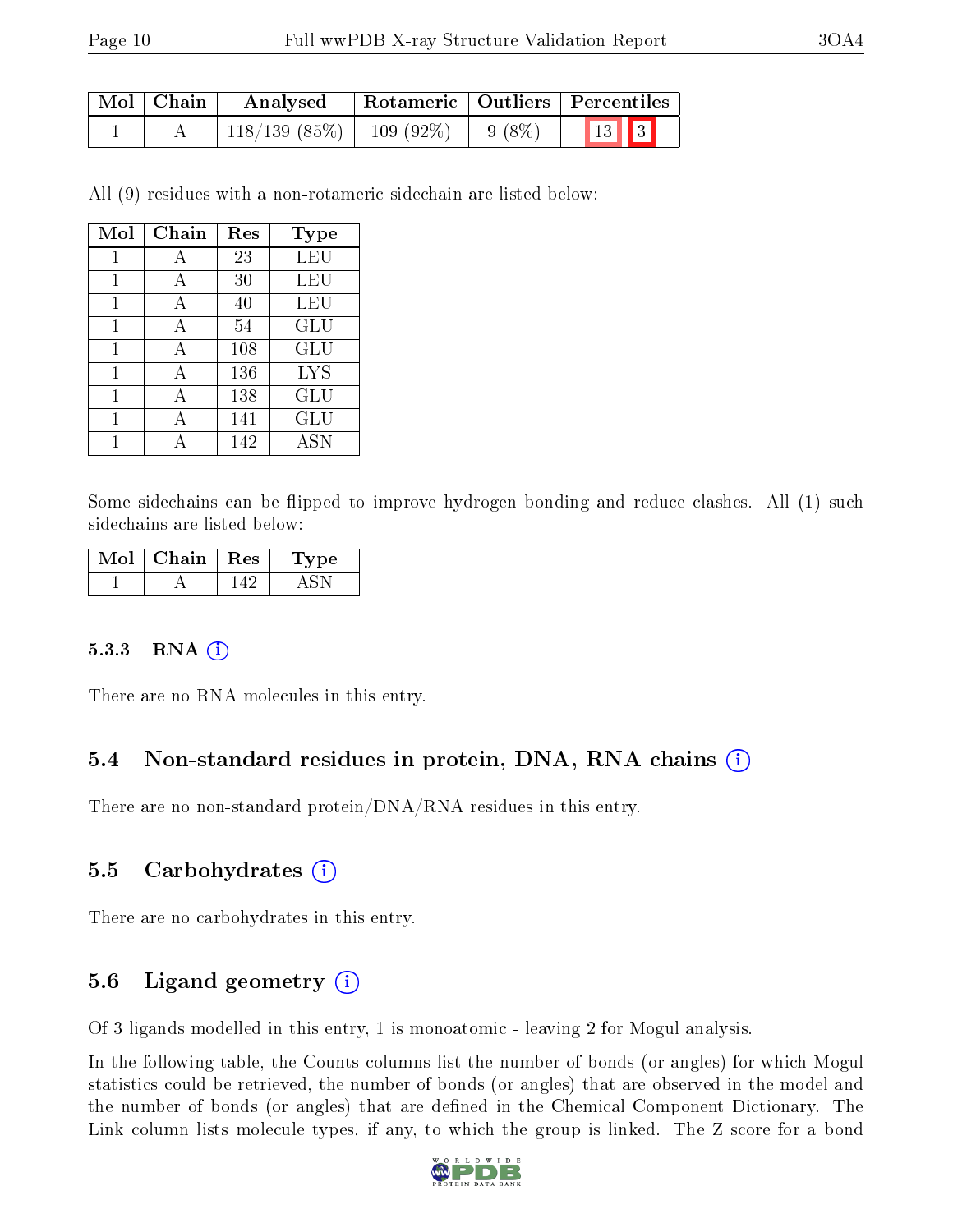length (or angle) is the number of standard deviations the observed value is removed from the expected value. A bond length (or angle) with  $|Z| > 2$  is considered an outlier worth inspection. RMSZ is the root-mean-square of all Z scores of the bond lengths (or angles).

| Mol |                 | Chain |     | Link                     |        | Bond lengths |                   |        | Bond angles |                     |
|-----|-----------------|-------|-----|--------------------------|--------|--------------|-------------------|--------|-------------|---------------------|
|     | Type            |       | Res |                          | ∪ounts | <b>RMSZ</b>  | $\# Z^{\dagger} $ | Counts | RMSZ        | #<br>$\overline{L}$ |
| - 1 | SO <sub>4</sub> |       | 301 | $\overline{\phantom{a}}$ | 4,4,4  |              |                   | 6.6.6  | 0.46        |                     |
|     | ュワレ             |       | 302 | ച<br>↩                   | 5.5.5  | 0.41         |                   | 5.5.5  | 0.21        |                     |

In the following table, the Chirals column lists the number of chiral outliers, the number of chiral centers analysed, the number of these observed in the model and the number defined in the Chemical Component Dictionary. Similar counts are reported in the Torsion and Rings columns. '-' means no outliers of that kind were identified.

|         |     |  | Mol   Type   Chain   Res   Link   Chirals   Torsions   Rings |                          |
|---------|-----|--|--------------------------------------------------------------|--------------------------|
| - GOL - | 302 |  | 2/4/4/4                                                      | <b>Contract Contract</b> |

There are no bond length outliers.

There are no bond angle outliers.

There are no chirality outliers.

All (2) torsion outliers are listed below:

| $Mol$   Chain   Res   Type |     |     | Atoms              |
|----------------------------|-----|-----|--------------------|
|                            | 302 | GOL | O1-C1-C2-C3        |
|                            | 302 | GOL | $\mid$ 01-C1-C2-O2 |

There are no ring outliers.

No monomer is involved in short contacts.

### 5.7 [O](https://www.wwpdb.org/validation/2017/XrayValidationReportHelp#nonstandard_residues_and_ligands)ther polymers  $(i)$

There are no such residues in this entry.

### 5.8 Polymer linkage issues  $(i)$

There are no chain breaks in this entry.

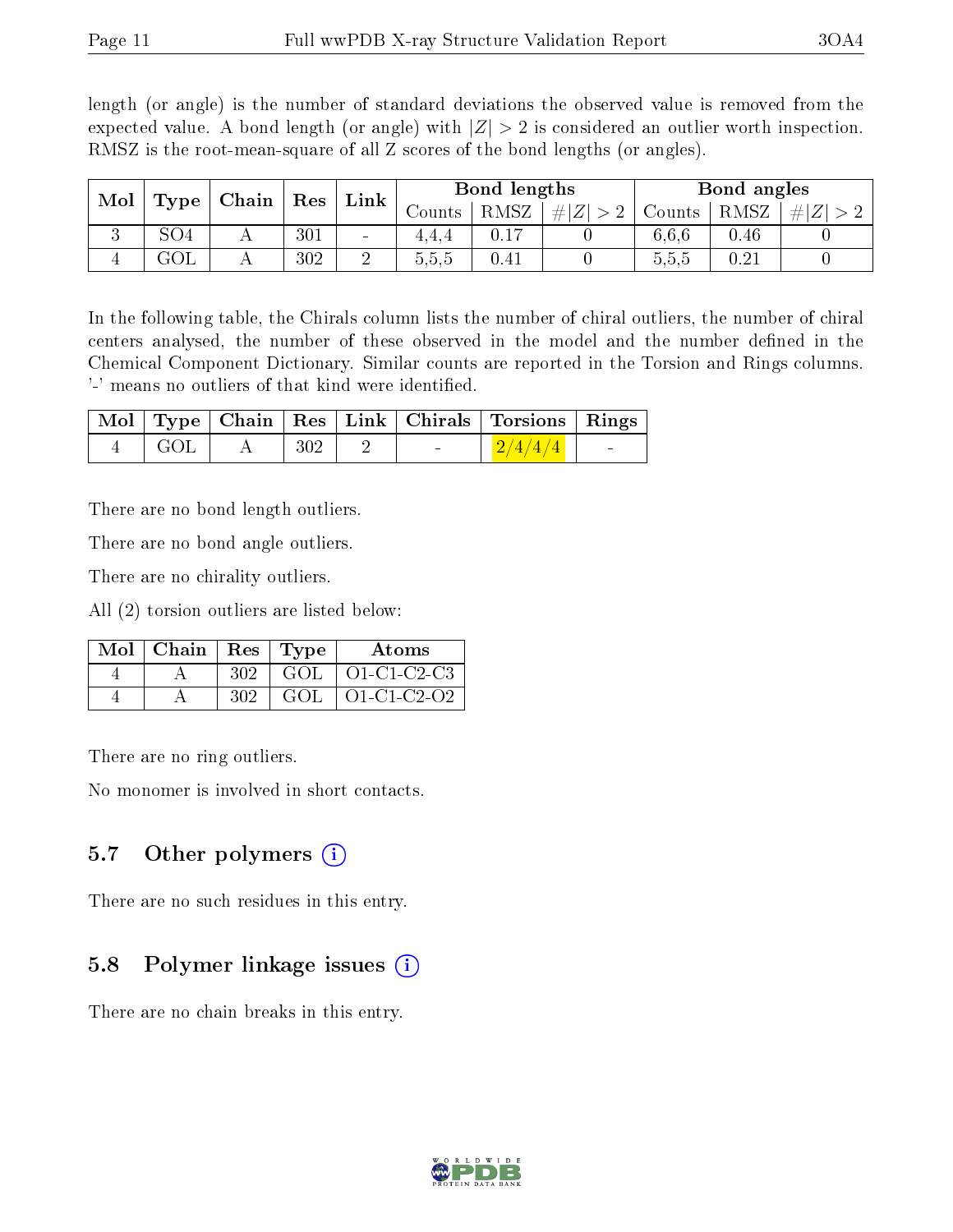## 6 Fit of model and data  $(i)$

## 6.1 Protein, DNA and RNA chains  $(i)$

In the following table, the column labelled  $#RSRZ> 2'$  contains the number (and percentage) of RSRZ outliers, followed by percent RSRZ outliers for the chain as percentile scores relative to all X-ray entries and entries of similar resolution. The OWAB column contains the minimum, median,  $95<sup>th</sup>$  percentile and maximum values of the occupancy-weighted average B-factor per residue. The column labelled ' $Q< 0.9$ ' lists the number of (and percentage) of residues with an average occupancy less than 0.9.

| Mol   Chain | Analysed             | $^\circ$ <rsrz></rsrz> | $\#\text{RSRZ}\text{>2}$ |  | $\rm OWAB(\AA^2)$   Q<0.9 |                                        |  |
|-------------|----------------------|------------------------|--------------------------|--|---------------------------|----------------------------------------|--|
|             | $\pm 138/161~(85\%)$ | 0.49                   |                          |  |                           | $\vert$ 15 (10%) 5 8 9 29, 43, 73, 105 |  |

All (15) RSRZ outliers are listed below:

| Mol            | Chain          | Res | <b>Type</b> | <b>RSRZ</b> |
|----------------|----------------|-----|-------------|-------------|
| $\mathbf{1}$   | A              | 140 | ALA         | 6.3         |
| $\mathbf{1}$   | $\overline{A}$ | 139 | <b>GLN</b>  | 3.8         |
| 1              | А              | 5   | <b>LYS</b>  | 3.7         |
| $\mathbf{1}$   | A              | 138 | GLU         | 3.7         |
| $\overline{1}$ | $\overline{A}$ | 6   | SER         | 3.3         |
| $\mathbf{1}$   | А              | 65  | GLU         | 3.3         |
| $\mathbf{1}$   | А              | 137 | <b>LYS</b>  | 3.1         |
| $\mathbf{1}$   | А              | 75  | <b>LYS</b>  | 2.8         |
| $\overline{1}$ | $\overline{A}$ | 66  | GLU         | 2.8         |
| $\overline{1}$ | А              | 121 | LEU         | 2.5         |
| $\mathbf{1}$   | А              | 136 | <b>LYS</b>  | 2.4         |
| $\overline{1}$ | $\overline{A}$ | 92  | GLU         | 2.1         |
| $\mathbf{1}$   | А              | 74  | <b>GLN</b>  | 2.1         |
| $\mathbf{1}$   | А              | 142 | ASN         | 2.0         |
| $\overline{1}$ | A              | 133 | PHE         | 2.0         |

### 6.2 Non-standard residues in protein, DNA, RNA chains (i)

There are no non-standard protein/DNA/RNA residues in this entry.

### 6.3 Carbohydrates  $(i)$

There are no carbohydrates in this entry.